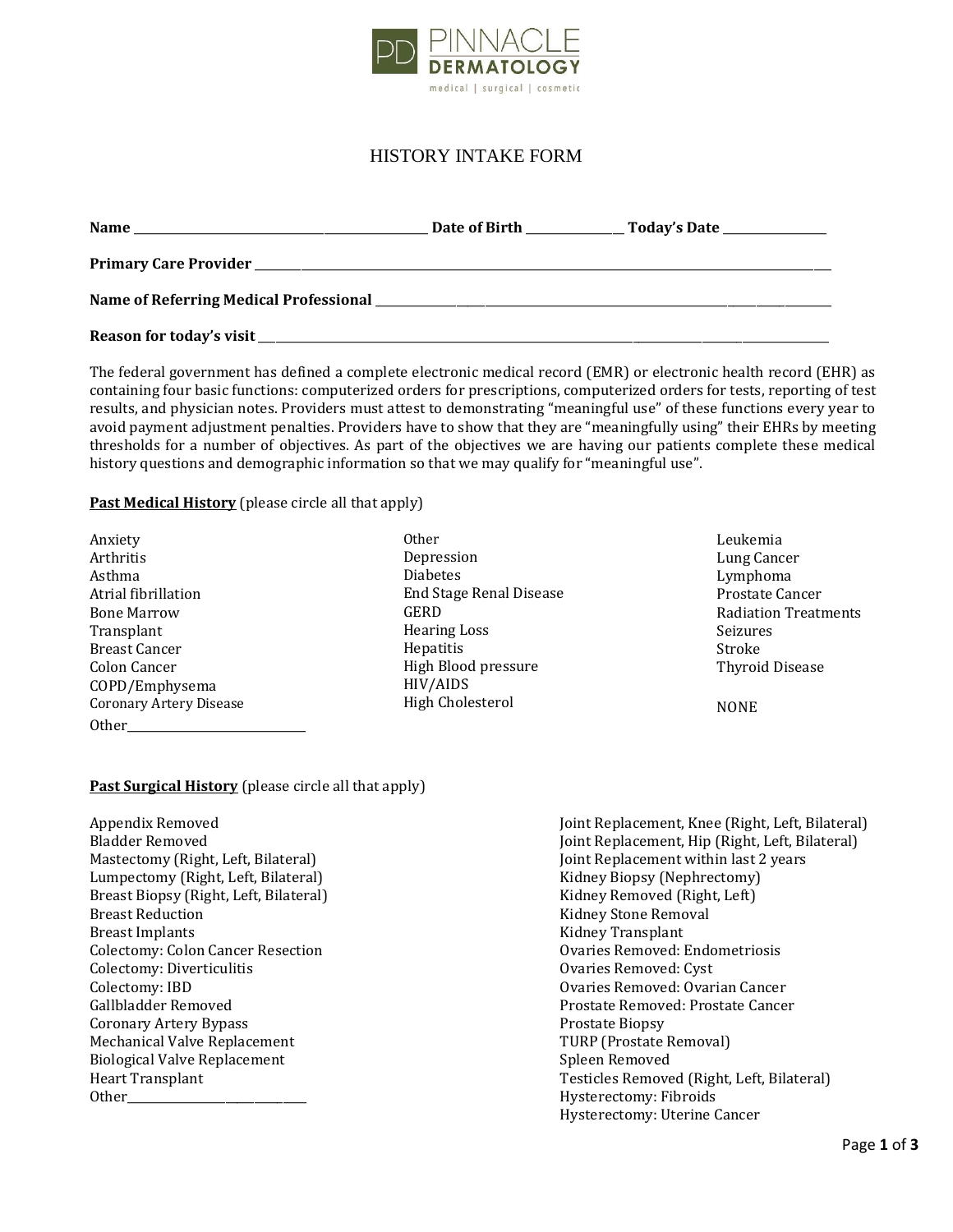| m<br>ы |
|--------|
|--------|

**Name:\_\_\_\_\_\_\_\_\_\_\_\_\_\_\_\_\_\_\_\_\_\_\_\_\_\_\_\_\_\_\_\_\_\_\_\_\_\_\_\_\_\_\_\_\_\_\_\_\_\_\_\_\_\_\_\_\_\_\_\_\_\_\_\_DOB:\_\_\_\_\_\_\_\_\_\_\_\_\_\_\_\_\_\_\_\_\_\_\_\_\_\_\_\_\_\_\_\_Date:\_\_\_\_\_\_\_\_\_\_\_\_\_\_**

**Skin Disease History** (please circle all that apply)

| Acne                                                                                        | Melanoma                  |
|---------------------------------------------------------------------------------------------|---------------------------|
| <b>Actinic Keratoses</b>                                                                    | Poison Ivy                |
| Basal Cell Skin Cancer                                                                      | Precancerous Moles        |
| <b>Blistering Sunburns</b>                                                                  | Psoriasis                 |
| Dry Skin                                                                                    | Squamous Cell Skin Cancer |
| Eczema                                                                                      |                           |
| Flaking or Itchy Scalp                                                                      | <b>NONE</b>               |
| Hay Fever/Allergies                                                                         |                           |
| Other                                                                                       |                           |
| Do you wear Sunscreen? Yes<br>No.<br>If yes, what SPF? $\_\_\_\_\_\_\_\_\_\_\_\_\_\_\_\_\_$ |                           |
| Do you tan in a tanning salon?<br>Yes<br>N <sub>0</sub>                                     |                           |
| Do you have a family history of Melanoma?                                                   | Yes<br>No                 |
| If yes, which relative(s)?                                                                  |                           |

**Medications** (Please enter all current medications, supplements and OTC medications; Include: **Name, Dose, How often, Form(such as tablet) and the Diagnosis in which you take it**)

| <b>Medication</b> | Strength | Frequency | Route | <b>Diagnosis</b> |
|-------------------|----------|-----------|-------|------------------|
|                   |          |           |       |                  |
|                   |          |           |       |                  |
|                   |          |           |       |                  |
|                   |          |           |       |                  |
|                   |          |           |       |                  |
|                   |          |           |       |                  |
|                   |          |           |       |                  |
|                   |          |           |       |                  |
|                   |          |           |       |                  |

\_\_\_\_\_\_\_\_\_\_\_\_\_\_\_\_\_\_\_\_\_\_\_\_\_\_\_\_\_\_\_\_\_\_\_\_\_\_\_\_\_\_\_\_\_\_\_\_\_\_\_\_\_\_\_\_\_\_\_\_\_\_\_\_\_\_\_\_\_\_\_\_\_\_\_\_\_\_\_\_\_\_\_\_\_\_\_\_\_\_\_\_\_\_\_\_\_\_\_\_\_\_\_\_\_\_\_\_\_\_\_\_\_\_\_\_\_\_\_\_\_\_\_\_\_\_\_\_\_

\_\_\_\_\_\_\_\_\_\_\_\_\_\_\_\_\_\_\_\_\_\_\_\_\_\_\_\_\_\_\_\_\_\_\_\_\_\_\_\_\_\_\_\_\_\_\_\_\_\_\_\_\_\_\_\_\_\_\_\_\_\_\_\_\_\_\_\_\_\_\_\_\_\_\_\_\_\_\_\_\_\_\_\_\_\_\_\_\_\_\_\_\_\_\_\_\_\_\_\_\_\_\_\_\_\_\_\_\_\_\_\_\_\_\_\_\_\_\_\_\_\_\_\_\_\_\_\_\_

**Allergies** (Please enter all allergies and type of reaction for each)

**Social History** (Please circle all that apply)

**Cigarette/Tobacco Use: Alcohol Use:**

Never used None Current user 1-2 drinks per day How many years? \_\_\_\_\_\_\_ 3 or more drinks per day Packs per day? \_\_\_\_\_\_\_\_

Former user less than 1 drink per day

**Occupation** \_\_\_\_\_\_\_\_\_\_\_\_\_\_\_\_\_\_\_\_\_\_\_\_\_\_\_\_\_\_\_\_\_\_\_\_\_\_\_\_\_\_\_\_\_\_\_\_\_\_\_\_\_\_\_\_\_\_\_\_\_\_\_\_\_\_\_\_\_\_\_\_\_\_\_\_\_\_\_\_\_\_\_\_\_\_\_\_\_\_\_\_\_\_\_\_\_\_\_\_\_\_\_\_\_\_\_\_\_\_\_\_\_

## **Preferred Language** \_\_\_\_\_\_\_\_\_\_\_\_\_\_\_\_\_\_\_\_\_\_\_\_\_\_\_\_\_\_\_\_\_\_\_\_\_\_\_ **Race**/**Ethnic Group** \_\_\_\_\_\_\_\_\_\_\_\_\_\_\_\_\_\_\_\_\_\_\_\_\_\_\_\_\_\_\_\_\_\_\_\_